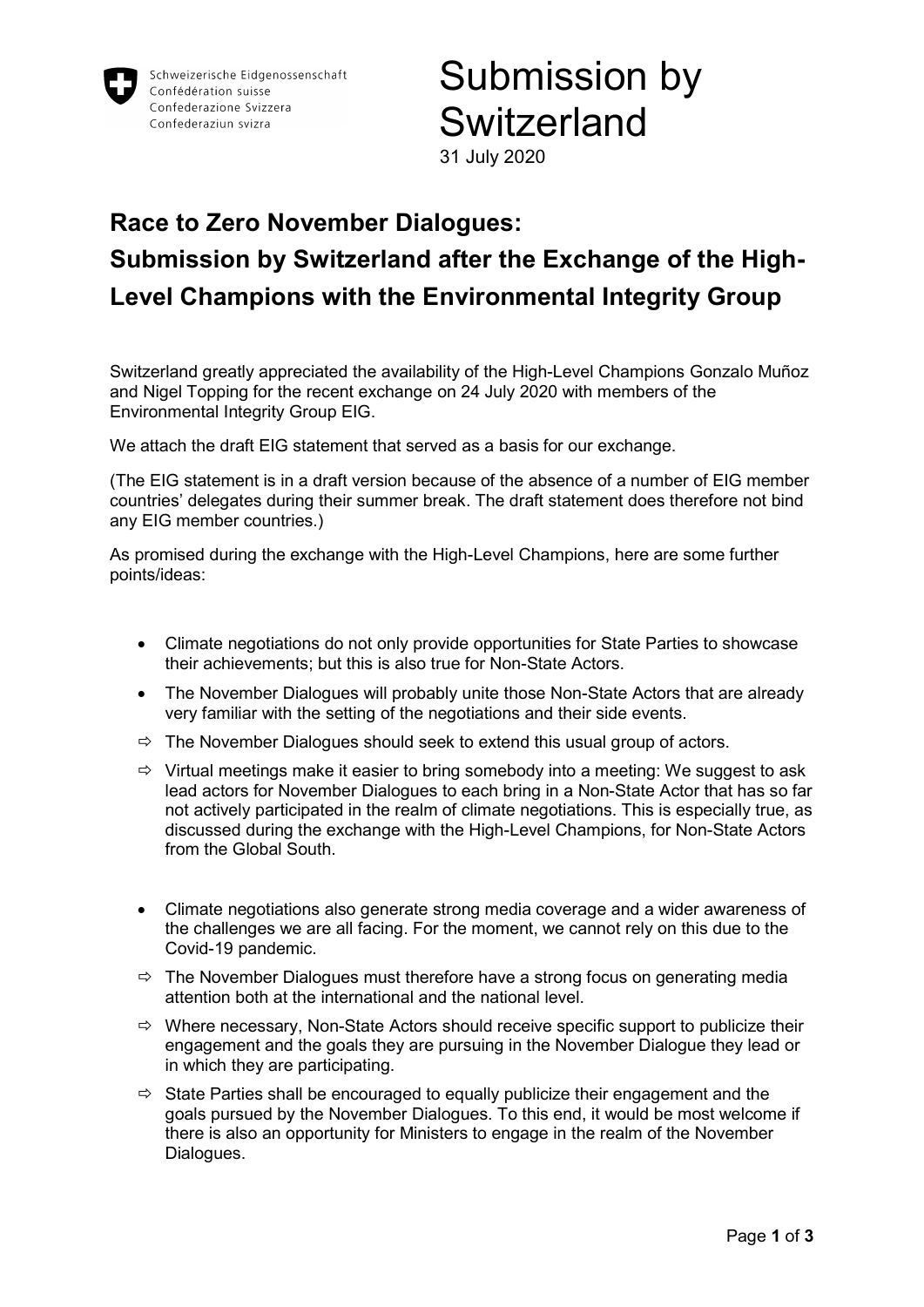

Schweizerische Eidgenossenschaft Confédération suisse Confederazione Svizzera Confederaziun svizra

# Submission by **Switzerland**

31 July 2020

- We appreciate the reference of the High-Level Champions to the Talanoa Dialogue and its storytelling approach. The Talanoa Dialogue lends itself to promote mutual understanding and the sharing of successful climate action. Switzerland regretted that the Talanoa Dialogue was not continued after COP24.
- $\Rightarrow$  We welcome the High-Level Champions to renew and reinvigorate the TD approach in the realm of the Work Programme for the High-Level Champions and the Marrakech Partnership for Global Climate Action for 2020-2021.
- The Work Programme for the High-Level Champions and the Marrakech Partnership for Global Climate Action for 2020-2021 is very ambitious and covers a vast conceptual range.

We welcome this very much.

 $\Rightarrow$  At the same time, we think it remains crucial to translate the Work Programme for the High-Level Champions and the Marrakech Partnership for Global Climate Action for 2020-2021 into concrete action, and to prioritize wherever possible.

In a similar vein, we very much appreciate where the Work Programme and the Partnership already have achieved this:

- Promoting the engagement of Non-State Actors:
- $\Rightarrow$  The role for State Parties to encourage Non-State Actors merits to be clarified. As State Party, we are delighted to see the active engagement of Non-State Actors in the Race to Zero. But State Parties' efforts to promote the engagement of Non-State Actors shall by no means be seen as a hindrance or interference.